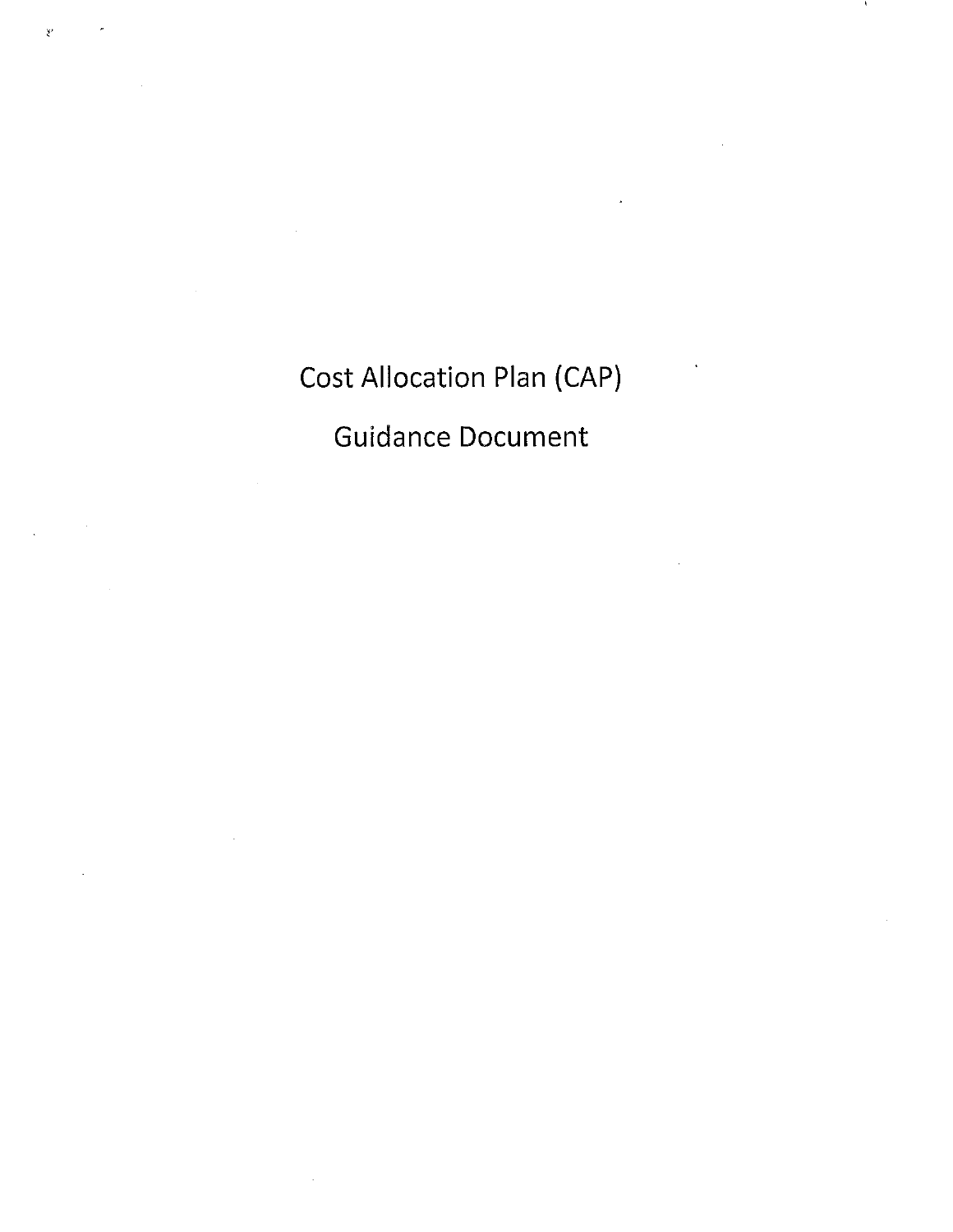## What is a cost allocation?

- ► A cost allocation is the assigning of costs that jointly benefit two or more cost objectives (indirect costs). A cost objective is any activity or item for which you want to separately measure costs.
- ► Allocation implies that the assigning of the cost is somewhat arbitrary. You might say the allocation is the spreading of cost.
- ► The purpose of a cost allocation plan {CAP) is to distribute the costs to different cost objectives assuring that:
	- ► All activities of the transit agency {TA) have been considered.
	- ► The distribution of indirect costs is based on method(s) reasonably indicative of the amount of services provided.
	- $\blacktriangleright$  The level of costs incurred is reasonable.
	- ► Costs of centralized government services are charged in conformance with governmentwide cost.
	- ► Costs claimed are allowable in accordance with the Revenue and Expense Manual and 2 CFR Part 225 Cost Principles for State, Local, and Indian Tribal Governments {0MB Circular A-87).
	- ► A CAP must be formulated by the TA and the methodology submitted to their project manager for approval. The basis used to allocate costs must be measurable.
		- ► Direct Costs are measurable and identified to a specific job or contract and are NOT allocated. Direct costs must be identified.
			- ► For example: Wages and fringes: when a log or timecard indicating time spent on project is maintained. Fuel: when able to measure usage per job or contract.
		- ► Indirect costs need to be allocated.
			- ► For example: Operating and maintenance of buildings, Staff payroll when a time card is not feasible.

The CAP should clearly state which expenses will be allocated and which expenses will be direct expense.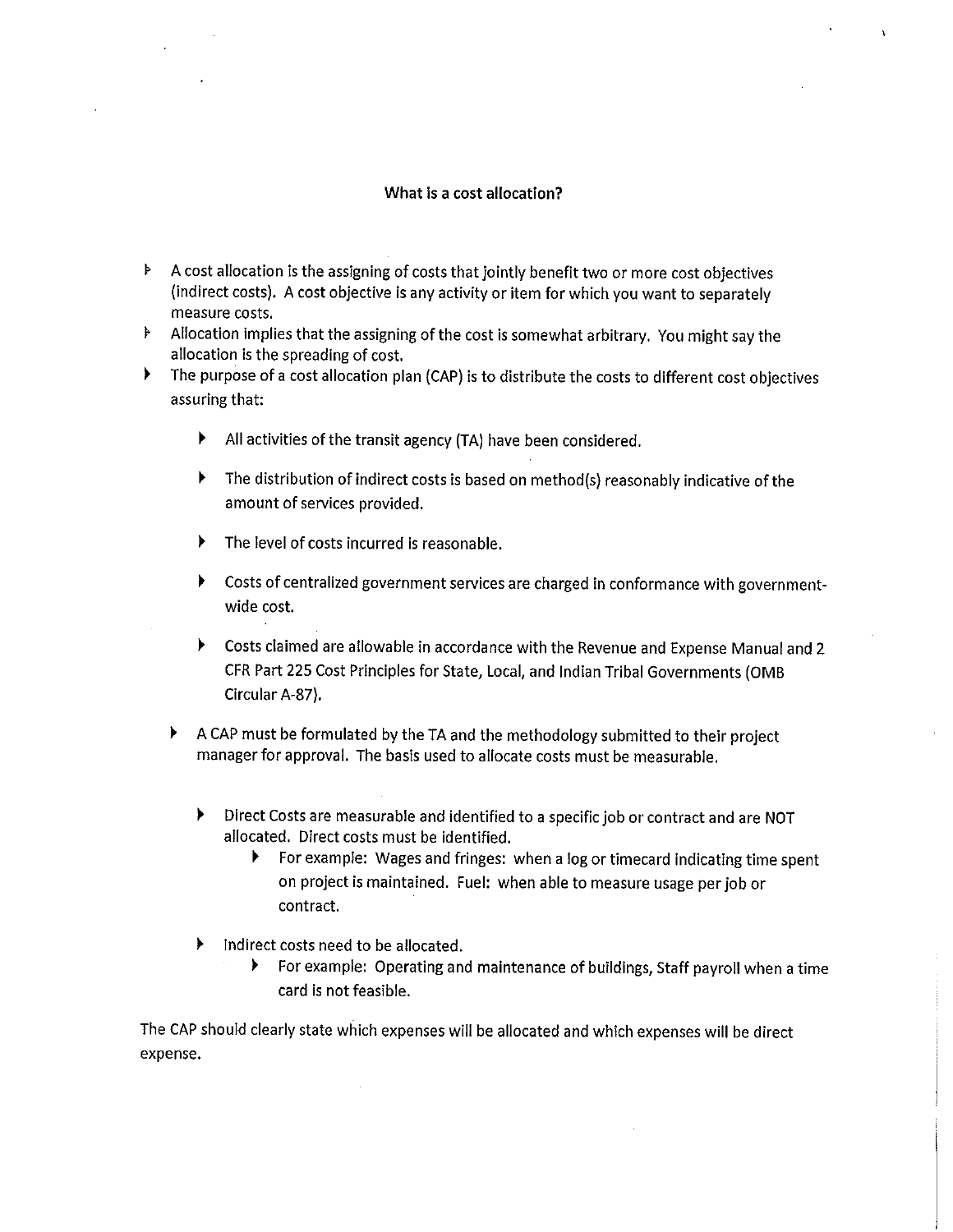# Does your TA need a Cost Allocation Plan?

Use the following list to determine if you need a CAP or need to revise a CAP:

 $\bar{\mathbf{r}}$ 

**Please note that the following list ls only illustrative and not all inclusive; other conditions may require a cost allocation plan.** 

| Part I:                                                                                                                                                                                                                                                                                                                                                                                                                                                                                                                                                                                                                                                                                    | Yes | <b>No</b> |
|--------------------------------------------------------------------------------------------------------------------------------------------------------------------------------------------------------------------------------------------------------------------------------------------------------------------------------------------------------------------------------------------------------------------------------------------------------------------------------------------------------------------------------------------------------------------------------------------------------------------------------------------------------------------------------------------|-----|-----------|
| Charter Rates: Does your TA provide incidental charter services?                                                                                                                                                                                                                                                                                                                                                                                                                                                                                                                                                                                                                           |     |           |
| Concessions:<br>Does your transit agency rent space to a third<br>party?<br>(Newsstand, candy counters or vending machines)                                                                                                                                                                                                                                                                                                                                                                                                                                                                                                                                                                |     |           |
| Maintenance Services: Does your TA sell maintenance services to other public<br>or private entities?                                                                                                                                                                                                                                                                                                                                                                                                                                                                                                                                                                                       |     |           |
| Rent: Does your TA rent building space, vehicles, and/or property to other TA's<br>or organizations providing public transportation?                                                                                                                                                                                                                                                                                                                                                                                                                                                                                                                                                       |     |           |
| Joint Costs with Other Units of the Local Government: Goods and services<br>received from another unit of government including Transit Employees Who<br>Work for Other Agencies: Does your TA purchase or receive supplies or<br>services from another unit of government? (Example: Building maintenance,<br>bookkeeping services, computer time, copies, payroll service, fuel, insurance,<br>etc.) and/or do any of your employees also work for other agencies or<br>organizations and receive payment from these sources?<br>(Example: A city employee acting as transit manager and building inspector.)<br>Must be a part of the government, cannot be an authority or corporation. |     |           |
| Multiple Operating Funding Sources: Does your TA receive State or Federal<br>funding for more than one grant program? (Example: A public agency that also<br>participates in the Job Access Reverse Commute, or Specialized Service<br>program)                                                                                                                                                                                                                                                                                                                                                                                                                                            |     |           |
| Part II:                                                                                                                                                                                                                                                                                                                                                                                                                                                                                                                                                                                                                                                                                   | Yes | <b>No</b> |
| A. If yes was indicated on any of the items above, a cost allocation plan is<br>required; continue to Part II B. If no, end of process.                                                                                                                                                                                                                                                                                                                                                                                                                                                                                                                                                    |     |           |
| B. Is the activity on the Cost Allocation Listing? If yes, continue; if no, go to Part<br>II, D.                                                                                                                                                                                                                                                                                                                                                                                                                                                                                                                                                                                           |     |           |
| Has the methodology changed since the plan was approved?<br>C.<br>If yes,<br>continue; if no, end of process.                                                                                                                                                                                                                                                                                                                                                                                                                                                                                                                                                                              |     |           |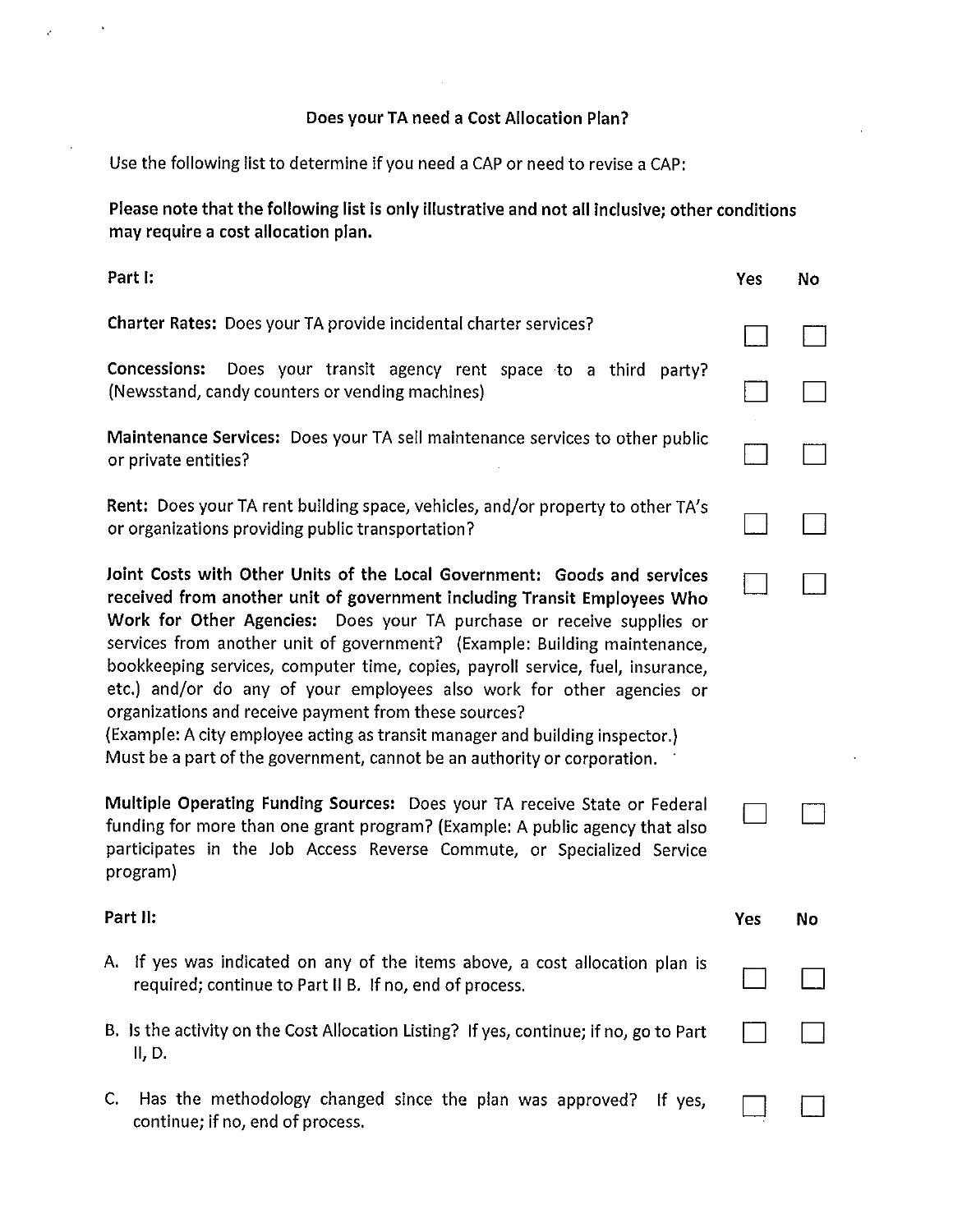D. An approved CAP methodology is required. The TA needs to formulate the plan methodology and submit it to their project manager. (Examples of the plan in use are helpful.)

 $\bar{\mathcal{A}}$ 

 $\mathcal{L}_{\rm{max}}$ 

 $\bar{t}$ 

 $\hat{\mathcal{A}}$ 

ä,

 $\ddot{\phantom{a}}$ 

 $\ddot{\phantom{a}}$ 

 $\overline{\mathbf{r}}$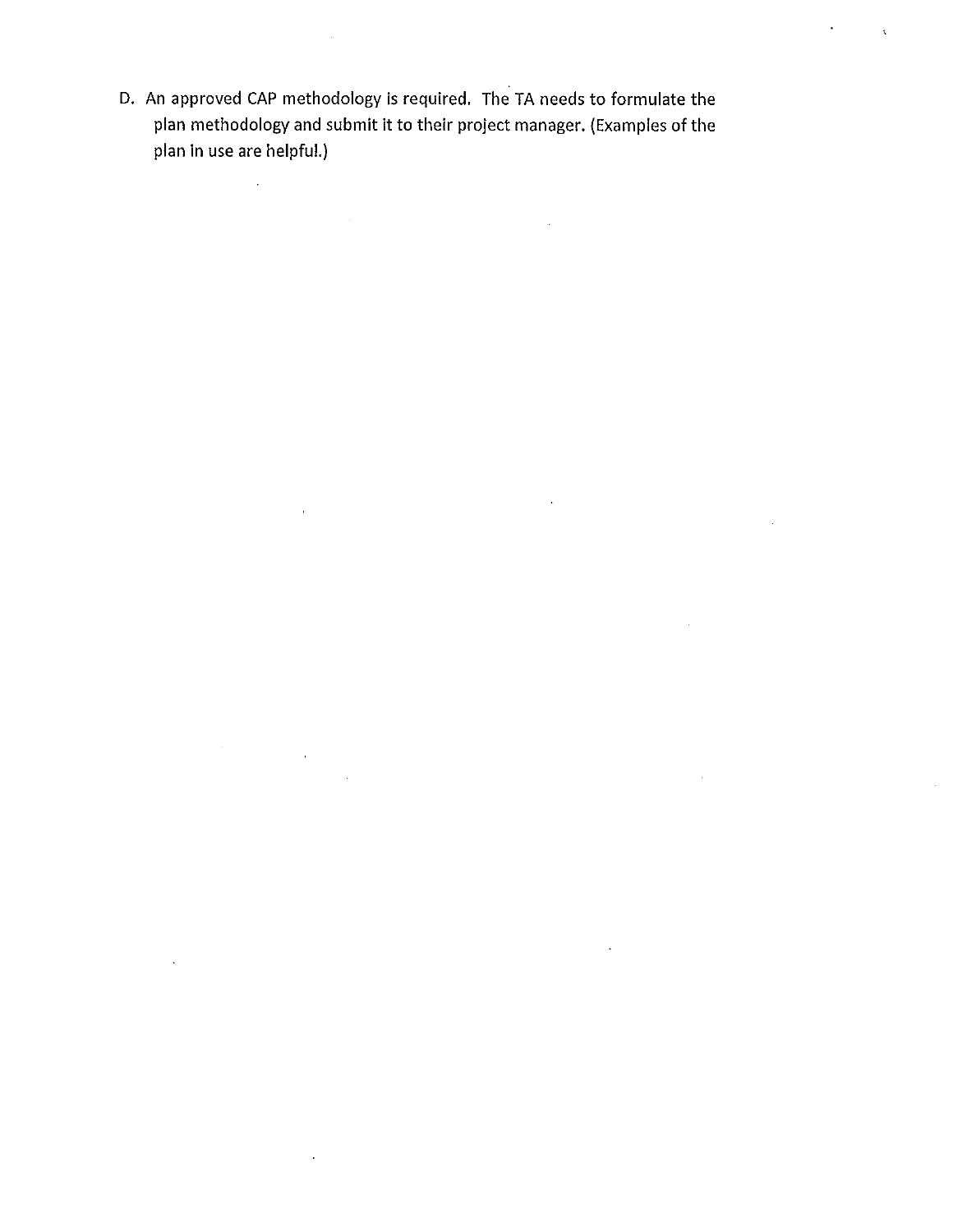# **Cost Allocation Plan Examples:**

# Charter Service

If the TA provides charter service under a 49 CFR Part 694 exception a CAP is required to determine the expenses associated with charter service. The expenses are ineligible and must be subtracted out on the regular service OAR in code 55015 Ineligible Charter Expense. Total operating cost, not total eligible expenses must be used as the amount deemed ineligible. The TA must use charter hours as the basis of the CAP, charter hours and miles must be tracked (actual). Charter hours and miles must also be entered in the nonfinanclal section of the OAR in codes 630 Charter Service Hours, and 631 Charter Service Miles.

Example:

Methodology Example:

Date

Michigan Department of Transportation OPT• Attn: Project Manager 425 W. Ottawa St. PO Box 30050 Lansing, Ml 48909

# Re: GoBus TA-Charter Exceptions Transportation Cost Allocation Plan

Dear Project Manager,

GoBus Charter Service Exception Transportation (CSET) will be computed by total expenses divided by total hours. This equals CSET cost per vehicle hour (CPV). The CPV will be multiplied by the hours of CSET to equal the cost of the service provided. The cost of the service provided will be deducted as ineligible and will be reported on the quarterly operating assistance report (OAR), the reconciled OAR and in the audit.

Revenue (if applicable) will be reported on the OAR in code 40500 Charter Service, and expenses backed out as ineligible in code 55015 Ineligible Charter Expense. In addition, Charter hours and miles will be entered in the nonfinancial code 630 · Charter service hours and code 631 • Charter service miles.

Should you have any questions, please contact me at 517-555-xxxx.

Sincerely,

Manager Manager GOBus Director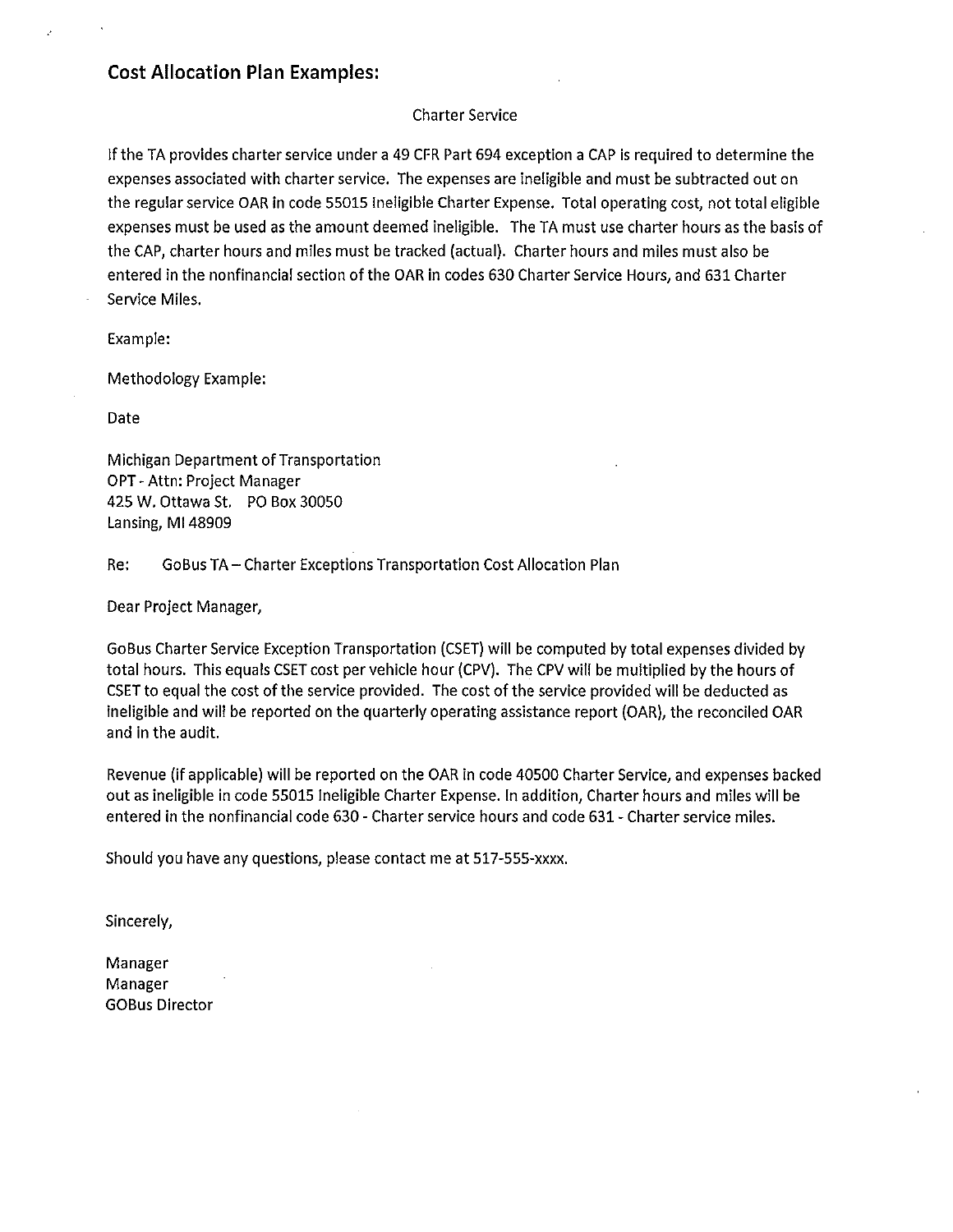Multiple Operating Funding Sources Full Allocation of Expenses:

The TA has more than one Michigan Department of Transportation or Federal Transit Administration operating funding source or project. For example: the TA receives Local Bus Operating Assistance and Job Access/Reverse Commute. A CAP is required and usually a separate OAR is also required. In cases where the service is ran as a part of regular service a cost rate (for example JARC vehicle hours/total system vehicle hours = cost rate) should be computed if a separate OAR is required the revenues and expenses should be deducted from total service per OAR code and entered on a separate OAR. The basis for the cost rate will need to be tracked or actually counted (i.e. hours, miles, and passengers (rarely)). The methodology (see below) is required; a spreadsheet detailing the methodology is helpful. Example:

August 21, 20xx

- To: Project Manager, Bureau of Passenger Transportation Michigan Depart of Transportation
- Re: Cost allocation plan (CAP) methodology for the JARC Program

GoBus County Transit submits for approval a JARC cost allocation plan methodology. The costs of the JACR program will be based on JARC vehicle hours divided by total system vehicle hours. All operating costs are considered indirect including the ineligible expenses and will be included in the JARC CAP calculation of costs. The vehicle hours for the JARC service will be tracked. Farebox revenue will also be allocated based on JARC vehicle hours.

Attached is a spreadsheet using the JARC CAP.

Sincerely,

Ima Manager Transportation Director GoBus County Transportation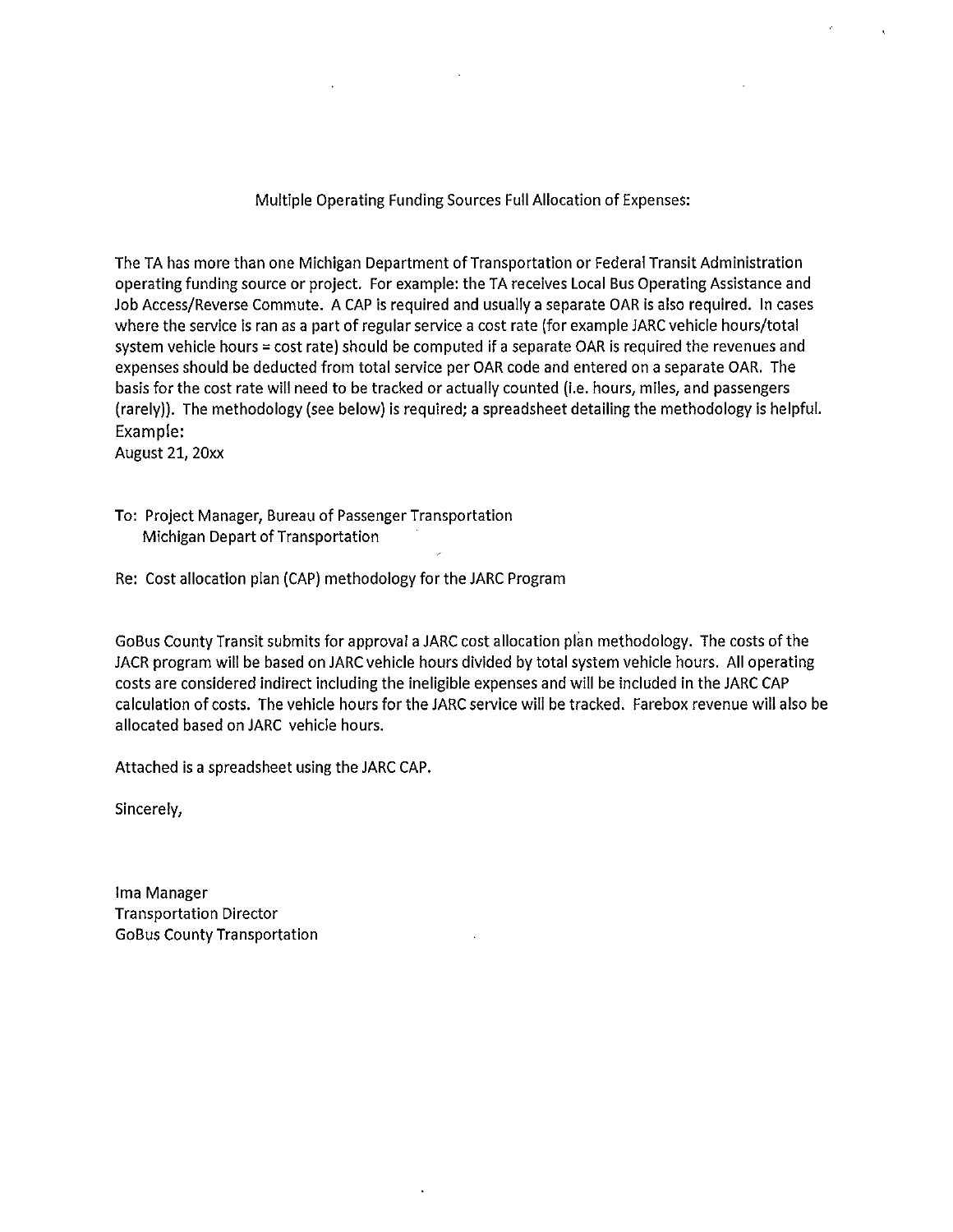### Multiple Operating Funding Sources w/Direct Expenses:

The TA has more than one Michigan Department of Transportation or Federal Transit Administration operating funding source or project. For example: the TA receives Local Bus Operating Assistance and Job Access/Reverse Commute. A CAP is required and usually a separate OAR is also required. In cases where the service is ran as a part of regular service a cost rate (for example JARC vehicle hours/total system vehicle hours  $=$  cost rate) should be computed if a separate OAR is required the revenues and expenses should be deducted from total service per OAR code and entered on a separate OAR. The basis for the cost rate will need to be tracked or actually counted (i.e. hours, miles, and passengers (rarely)). The direct expenses are clearly identified and will not be included in the allocation of the costs. The methodology (see below) is required; a spreadsheet detailing the methodology is helpful. Example:

Date

To: Project Manager, Bureau of Passenger Transportation Michigan Depart of Transportation

Re: Cost allocation plan (CAP) methodology for the JARC grant

GoBus County Transit submits for approval a JARC cost allocation plan methodology. The JARC program will only use volunteer drives at this time. Therefore, direct costs will include the Volunteer Services rate per mile. All other expenses and ineligible expenses except for those listed below are indirect and will be allocated based on JARC vehicle miles divided by total sysfem vehicle miles. The vehicle miles for the JARC service will be tracked.

Costs not allocated because they are not associated with the JARC program: 50101 Operators Salaries & Wages - operations function only 50200 Other Fringe Benefits - operations function only 50201 Pensions - operations function only 50401 Fuel & Lubricants 50402 Tires & Tubes 50603 Liability Insurance 50800 Purchased Trans Service (will be direct cost when used with any program) 51300 Depreciation 55007 Ineligible Depreciation 55010 Other Ineligible Expense Associated w/Auxiliary & Nontransportation Revenue

All other costs will be allocated. Attached is a spreadsheet using the JARC CAP.

Sincerely, Ima Manager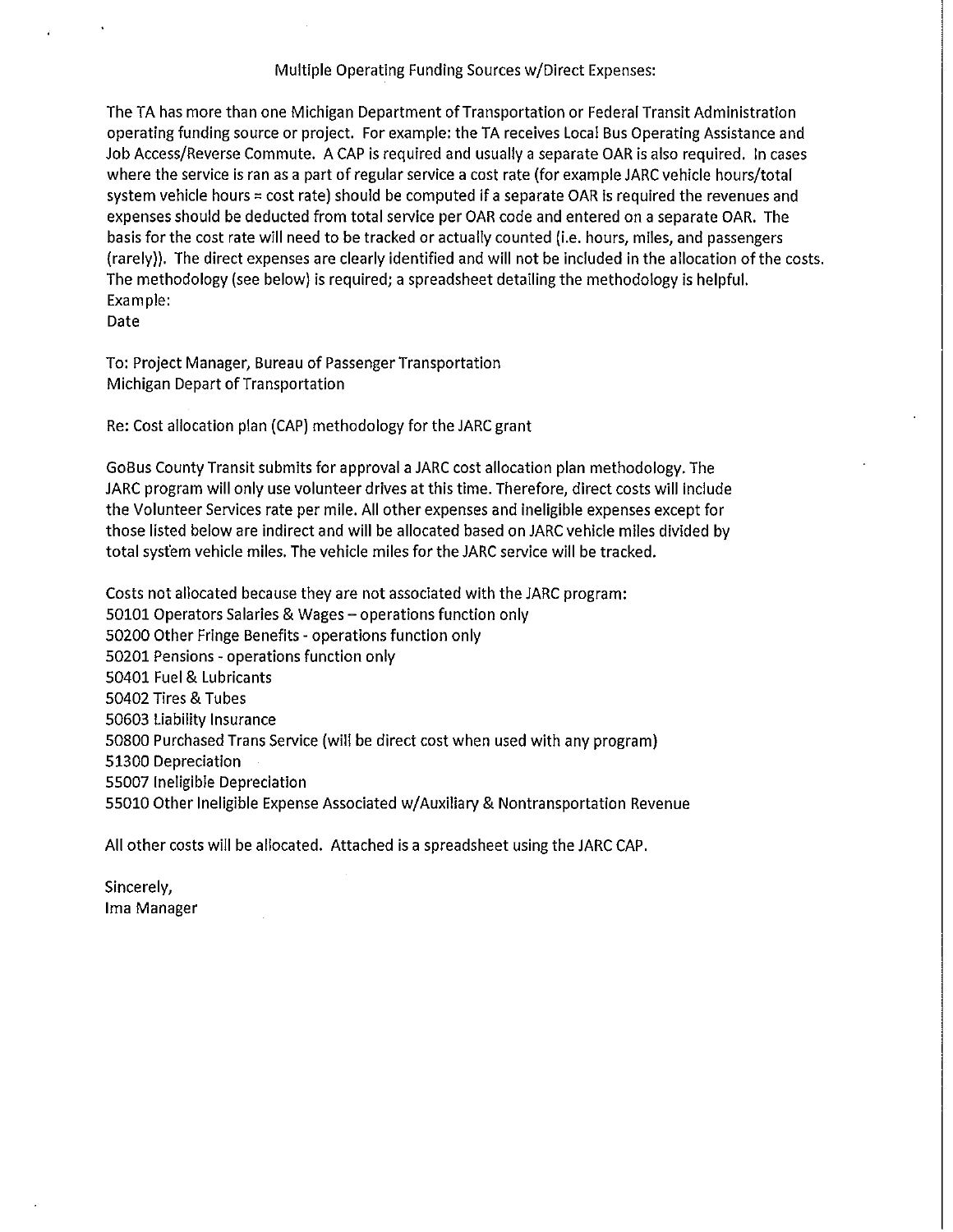Outside Maintenance Service

If the TA earns revenue from providing maintenance services on vehicles, equipment, and facilities not owned or used by the transit agency (school bus, sheriffs vehicles) an OPT approved CAP is required to determine the expenses associated with the service. All expenses associated with the service are ineligible and must be reported as ineligible in code 56001 Ineligible Expenses Associated with the Sale of Maintenance Service. The revenue must be reported in code 40710 Sale of Maintenance Service; the comment field must state "CAP applied".

Example:

Date

To: Project Manager

CC: Accountant MDOT

Re: Cost allocation plan (CAP) methodology for outside maintenance services.

The Transportation Authority submits for approval a cost allocation plan methodology for outside maintenance services:

#### Direct **Costs:**

The mechanics wages and fringe benefits will be direct cost. The mechanics will maintain a log of time spent on outside maintenance services performed.

All parts and major supplies specifically identified for the outside maintenance service will be directly billed to the customer. The Transportation Authority will not stock or parts or major supplies specific to outside maintenance services vehicles.

**Indirect Costs:** 

Miscellaneous supplies as reported on the OAR under the Maintenance function will be allocated based on the mechanics hours spent on outside maintenance per the time log/total mechanics hours multiplied by the expenses.

Office Overhead charges including utilities, phone, building maintenance, uniforms, cleaning products, office supplies, waste, heat, etc. will be calculated using the square footage of the garage divided by the square footage of the building multiplied by the expenses identified above. This expense will then be divided by the total bus system hours to calculate the hourly rate. The hourly rate will be multiplied by the mechanics hours spent on outside maintenance services per the time log.

Administrative ( Admin) expenses will include all supervisory and support staff that work for or with the mechanics (supervisor, bookkeeping). The Admin Staff annual wage plus annual fringes will be divided by the total transit employee hours worked to equal Admin wage per employee hour. The Admin wage per employee hour will be multiplied by the number of mechanics hours spent on outside maintenance services per the time log.

The expenses identified above are ineligible for formula and 5311 operating reimbursement and will be reported as ineligible on the regular service operating assistance reports.

Sincerely,

Ima Manager Executive Director, Transportation Authority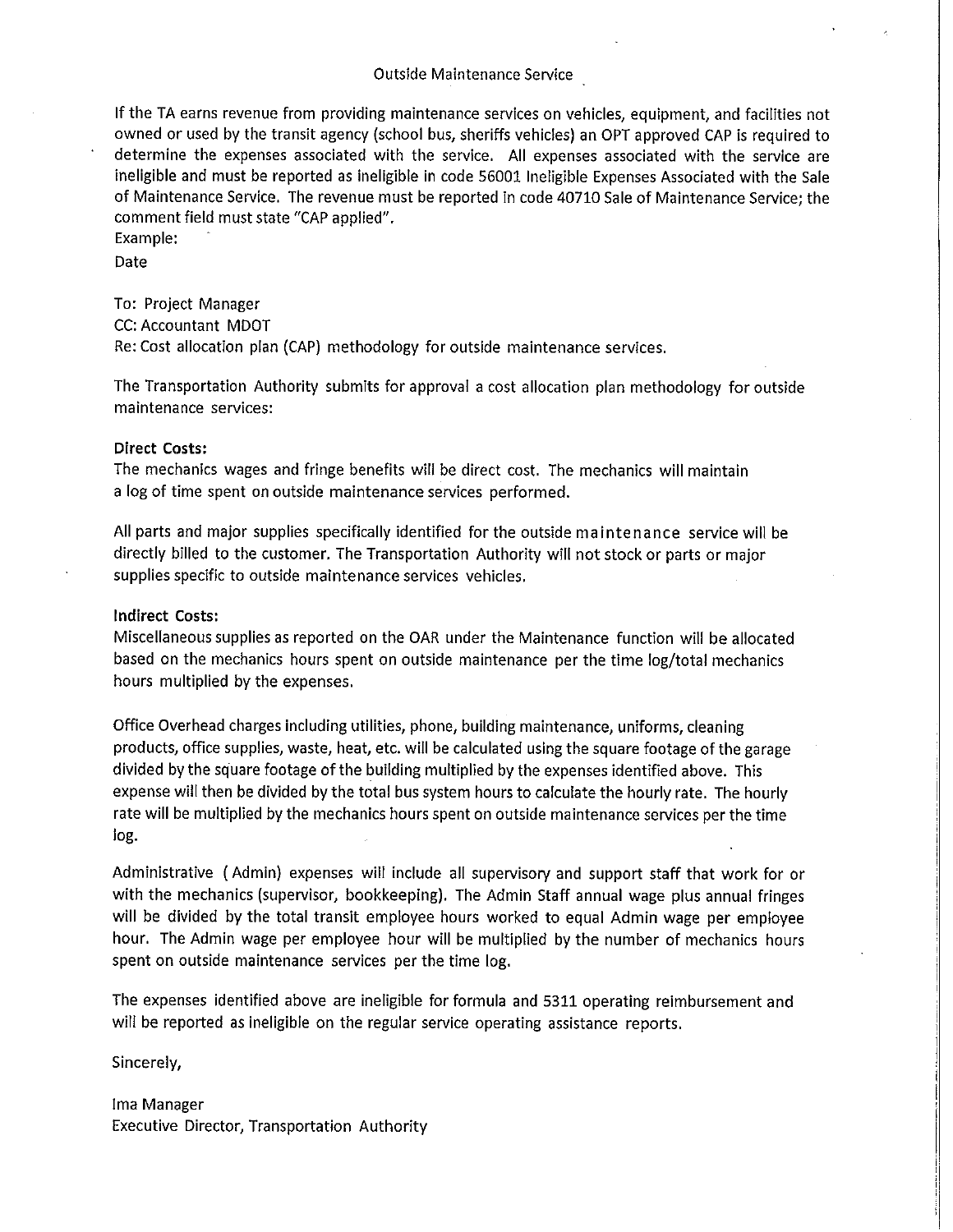#### Concessions

If the TA rents out space for customer and/or employee benefits, a cost allocation plan is required for any additional cost incurred. Additional costs examples: garbage service, additional utilities, additional insurance. Vending machines for employee usage do not require a cost allocation plan. The revenue earned from renting transit agency buildings and property should be recorded in code 40720. The expenses associated with the rental are not eligible and must be subtracted out under 56004 Ineligible Expenses Associated with Rentals.

Example:

Date

To: Project Manager CC: Accountant MDOT Re: Cost allocation plan (CAP) methodology for outside maintenance services.

The Transportation Authority submits for approval a cost allocation plan methodology for rental of the Transfer Center space to an outside vendor.

Allocable expenses included will be water/sewer, and property insurance. These expenses will be allocated based on the square footage usage per below:

| Transfer Center | Square Footage | <b>Allocation Percent</b> |
|-----------------|----------------|---------------------------|
| Rentor          | 448            | 2.18                      |

Total Building 20,588

The Rentor has a separate gas/electric meter. The gas/electric is therefore direct expense. These expenses will be deducted on the OAR per actual meter readings.

The expenses identified above are ineligible for formula and 5311 operating reimbursement and will be reported as ineligible on the regular service operating assistance reports in code 56004 Ineligible Expenses Associated with Rentals.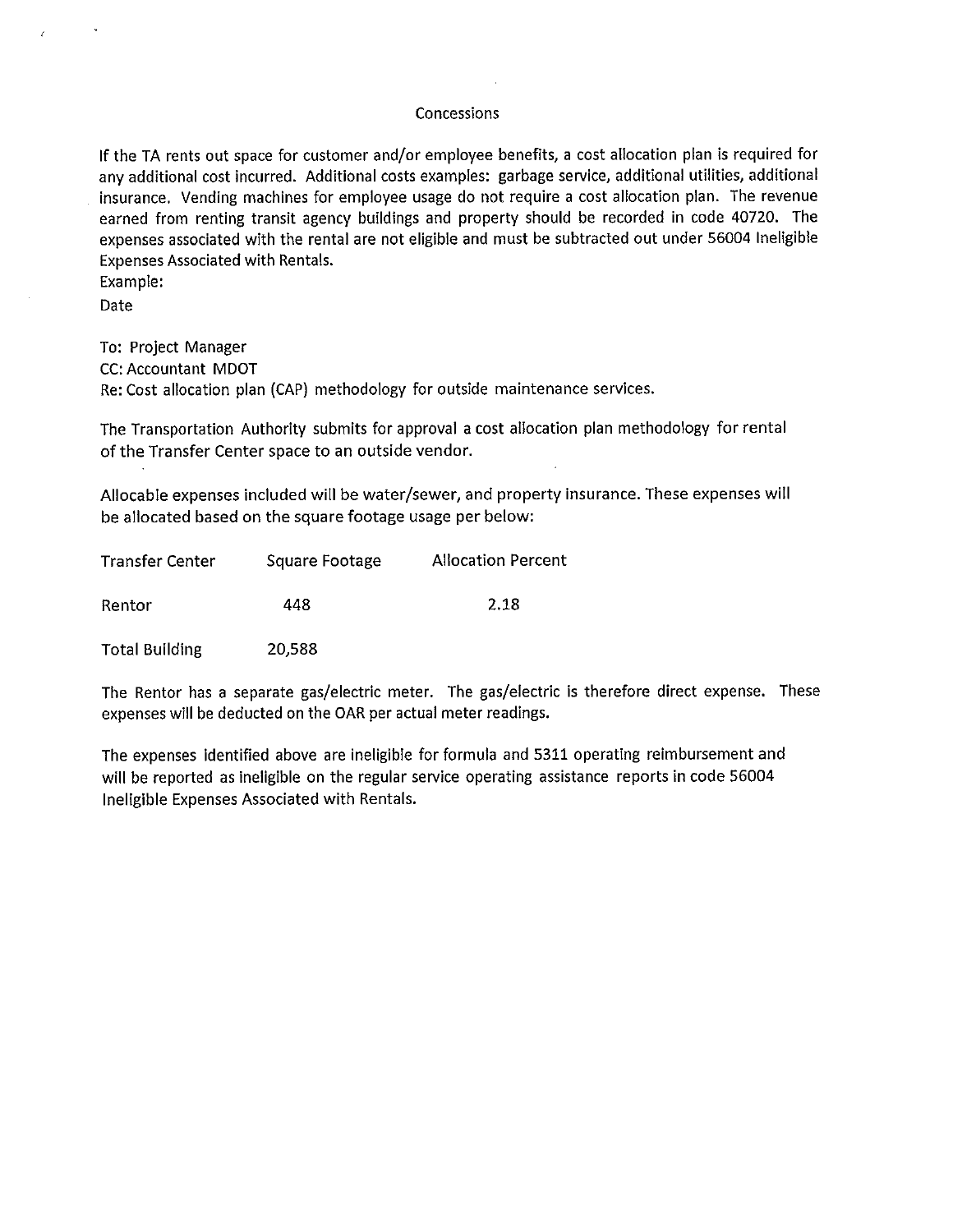### Joint Costs with Other Units of the Local Government

If the TA is part of a local (city or county) government and has joint costs with other units of the local government or the local government performs duties for the TA the joint costs may be eligible for formula and or special project reimbursement.

• The TA cannot be organized as an authority under Act 196 or 7 or any other legal authority.

Central Service CAPs: Local (City or County) Wide Central Service CAP (Central Service CAP) are formulated by the central government and not the transit agency.

Typically they are prepared by an outside service and are very complicated. These may include but are not limited to the following expenses: computer centers, purchasing, accounting, payroll, human resources. The centralized costs must be identified and assigned to benefitted activities on a reasonable and consistent basis throughout the city or county. These duties are performed by the central government and paid for with general fund money.

The expenses are reported in the appropriate expense code, and the same amount is recorded as Local Operating Assistance in code 40910 (no cash is exchanged).

Joint Service CAPs: If the TA receives or shares services and commodities, (employees, insurance, fuel, copier service, computer time, etc.) from another local unit of government, including another TA, the expense needs to be allocated between the units benefitting. For example: The county purchases insurance for county-wide vehicles including the transit vehicles. A CAP is required to determine each benefitted units costs. The basis must be measurable (i.e. total number of vehicles miles per unit of government). If the purchase is measured (hours, gallons, etc.) and charged per the measured amount, a CAP is NOT required (direct expense). For example: If the TA purchases fuel from the county and the fuel usage is tracked per user, a CAP is NOT required. Example: